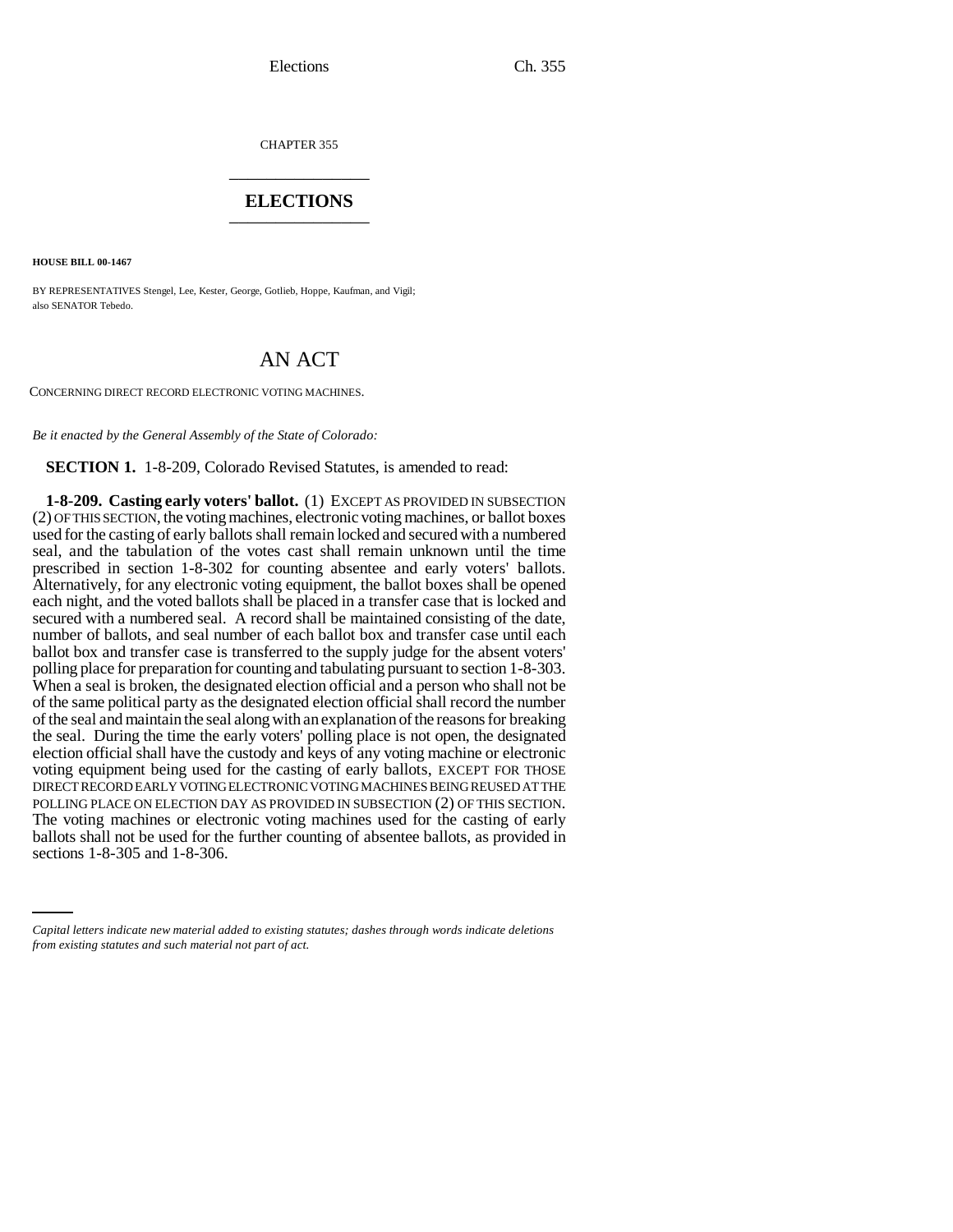## Ch. 355 Elections

(2) (a) DIRECT RECORD ELECTRONIC VOTING MACHINES UTILIZED FOR CASTING OF EARLY BALLOTS MAY BE REUSED FOR THE CASTING OF VOTES AT THE POLLING PLACE ON ELECTION DAY. THE DESIGNATED ELECTION OFFICIAL SHALL PLACE IN A LOCKED AND SECURED LOCATION ALL DIRECT RECORD ELECTRONIC VOTING MACHINE CARTRIDGES THAT RECORD EARLY VOTES CAST ON SUCH VOTING MACHINES THAT ARE TO BE REUSED AT THE POLLING PLACE ON ELECTION DAY. THE TABULATION OF EARLY VOTES CAST AND RECORDED ON SUCH CARTRIDGES SHALL REMAIN UNKNOWN UNTIL THE TIME PRESCRIBED IN SECTION 1-8-302 FOR COUNTING ABSENTEE AND EARLY VOTERS' BALLOTS.

(b) BEFORE ANY DIRECT RECORD ELECTRONIC VOTING MACHINE MAY BE REUSED FOR THE CASTING OF VOTES AT THE POLLING PLACE ON ELECTION DAY, THE DESIGNATED ELECTION OFFICIAL SHALL STORE OR RECORD ALL EARLY VOTES PREVIOUSLY TABULATED AND RECORDED FROM SUCH VOTING MACHINE ON AN EXTERNAL DEVICE SUCH AS A DISKETTE, TAPE, OR COMPACT DISC.

**SECTION 2.** Article 10.5 of title 1, Colorado Revised Statutes, is amended BY THE ADDITION OF A NEW SECTION to read:

**1-10.5-110. Procedures for recount on direct recording electronic voting equipment.** (1) ANY RECOUNT PROCEDURE FOR VOTES CAST ON DIRECT RECORD ELECTRONIC VOTING MACHINES ADOPTED BY A DESIGNATED ELECTION OFFICIAL SHALL:

(a) BE SUBMITTED IN WRITING TO THE SECRETARY OF STATE; AND

(b) PROVIDE FOR AN ELECTRONIC RECOUNT OF VOTES CAST ON SUCH VOTING MACHINE AS PRESCRIBED BY THIS SECTION.

(2) A RECOUNT OF VOTES CAST ON DIRECT RECORD ELECTRONIC VOTING MACHINES SHALL INCLUDE EARLY VOTING, ELECTION DAY VOTING, AND ELECTION DAY EMERGENCY VOTING. THE DESIGNATED ELECTION OFFICIAL SHALL PRODUCE A RECOUNT REPORT THAT SHALL INCLUDE, BUT SHALL NOT BE LIMITED TO, THE FOLLOWING:

(a) A SUMMARY OF THE RECOUNT RESULTS;

(b) POLITICAL SUBDIVISION RECOUNT RESULTS; AND

(c) PRECINCT RECOUNT RESULTS.

(3) ALL RECOUNTS OF VOTES CAST ON DIRECT RECORD ELECTRONIC VOTING MACHINES SHALL BE CONDUCTED USING ELECTRONIC BALLOT IMAGES. AS USED IN THIS SECTION, "BALLOT IMAGE" MEANS A RECORD OF EACH VOTE CAST BY A VOTER THAT IS STORED ON A REMOVABLE MEMORY DEVICE CONTAINED IN SUCH VOTING MACHINE. ALL BALLOT IMAGES SHALL BE RANDOMIZED IN SUCH VOTING MACHINE TO ASSURE VOTER ANONYMITY.

(4) ALL RECOUNTS OF VOTES CAST ON DIRECT RECORD ELECTRONIC VOTING MACHINES SHALL RETABULATE VOTE TOTALS FROM INDIVIDUAL BALLOT IMAGES. TABULATING INCREMENTED OR SUMMARY VOTE TOTALS FROM INDIVIDUAL DIRECT